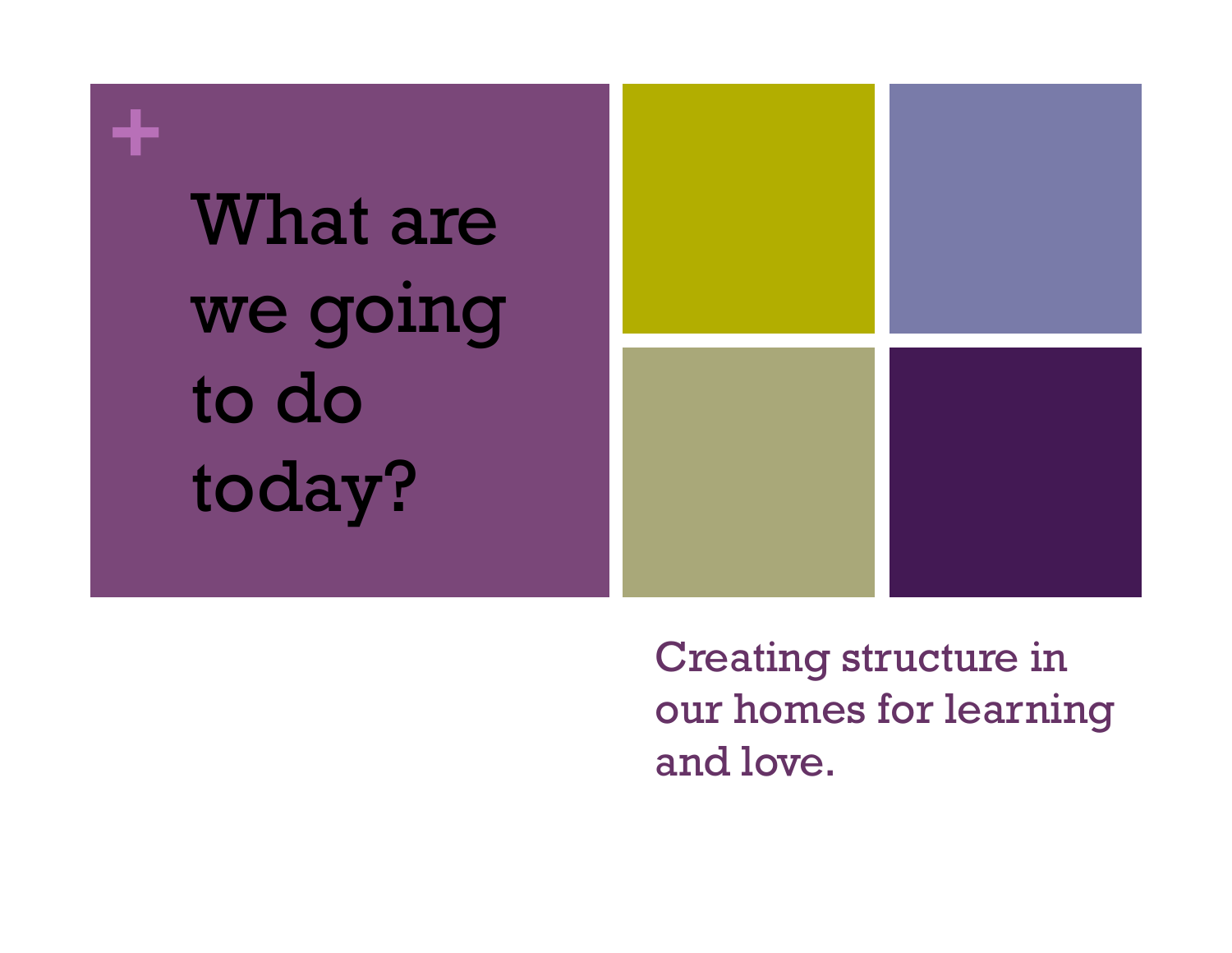## **+** Schedule of the Day

- "Every early childhood educator relies on a well-planned daily schedule to provide them with the structure needed to manage the day and be more present with the children in their classroom. This schedule helps them know what to plan for and helps children know what to expect. It provides predictability, which creates a sense of safety and comfort. This is much needed in children's lives during the current public health crisis. Their schedules and relationships have changed drastically. While children are resilient and can adapt to change, helping them find predictability in this new normal will support optimal development and help them manage their emotions."
- From Hatch Blog

■ Your child's personal schedule should have structure but most importantly be adaptable.

**Nour child's current or** future teacher has a set predictable schedule every day, but they need to modify the schedule when the children need it.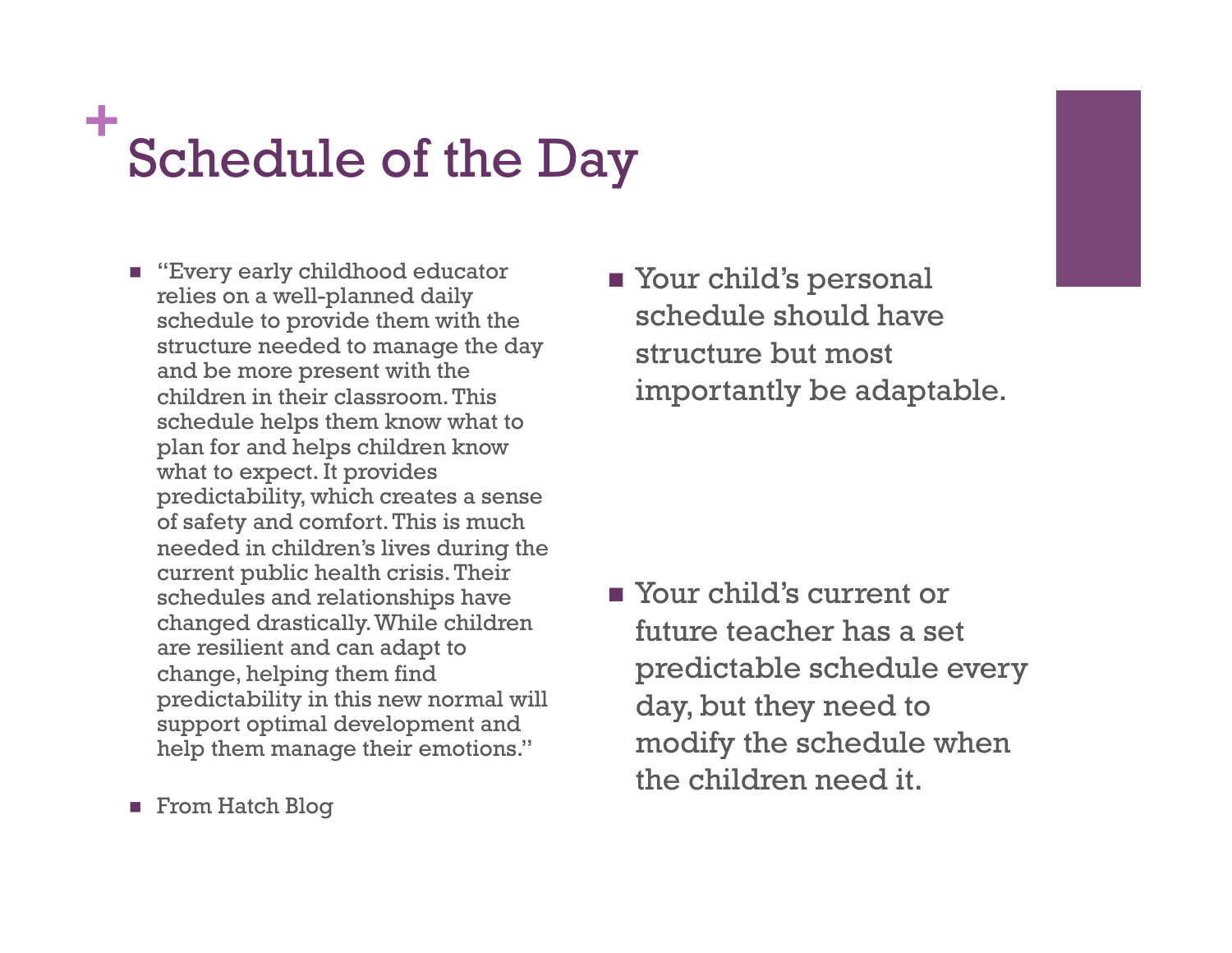### **+** How to plan your daily schedule

- $\blacksquare$  Wake up time
- **n** Breakfast
- **n** Play Time
- **n** Structured Learning
- **n** Lunch & Rest
- **n** Physical Activity
- **n** Books
- $\blacksquare$  Bed time routine

 $\blacksquare$  Create a Schedule with flexible blocks of time. Did you notice the schedule does not have a specific activity but is FLEXIBLE, so you can be creative.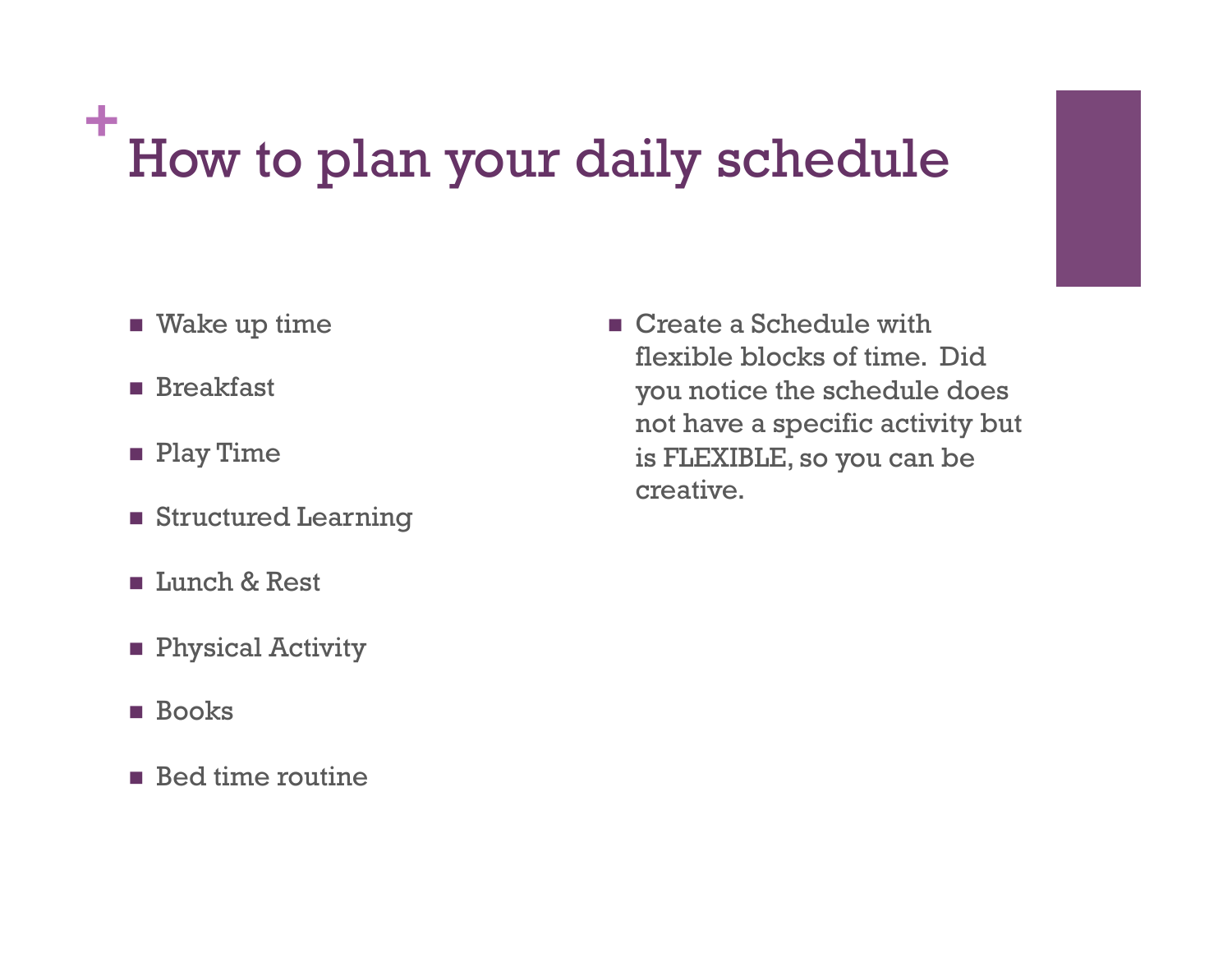#### **+** What does Play Time Look Like

#### $\blacksquare$  Lets be creative

- **n** Lots of open ended materials for art to flourish. Use what you have paper, backs of cereal boxes, the back of wrapping paper. Go on a scavenger hunt in your house and put these items in a box or bin to use during this time.
- **n** Lets build it
- Young children love to build things with just about anything you have in the house. Blocks, boxes, pillows, paper towel rolls, blanket forts, what ever you have. This can be open to anything or you can give them a challenge like can you build a bears cave?
- **n** Sensory Play
- Give your kids a bucket of water and some kitchen gadgets or cups to explore with. You can use sand, rice, shaving cream, ice anything you have in your house. Think of dumping and pouring skills.
- **n** Old fashion games
- **n** Board games, I spy games, scavenger hunts, hopscotch, puzzles, hide and seek, the list could go on and on.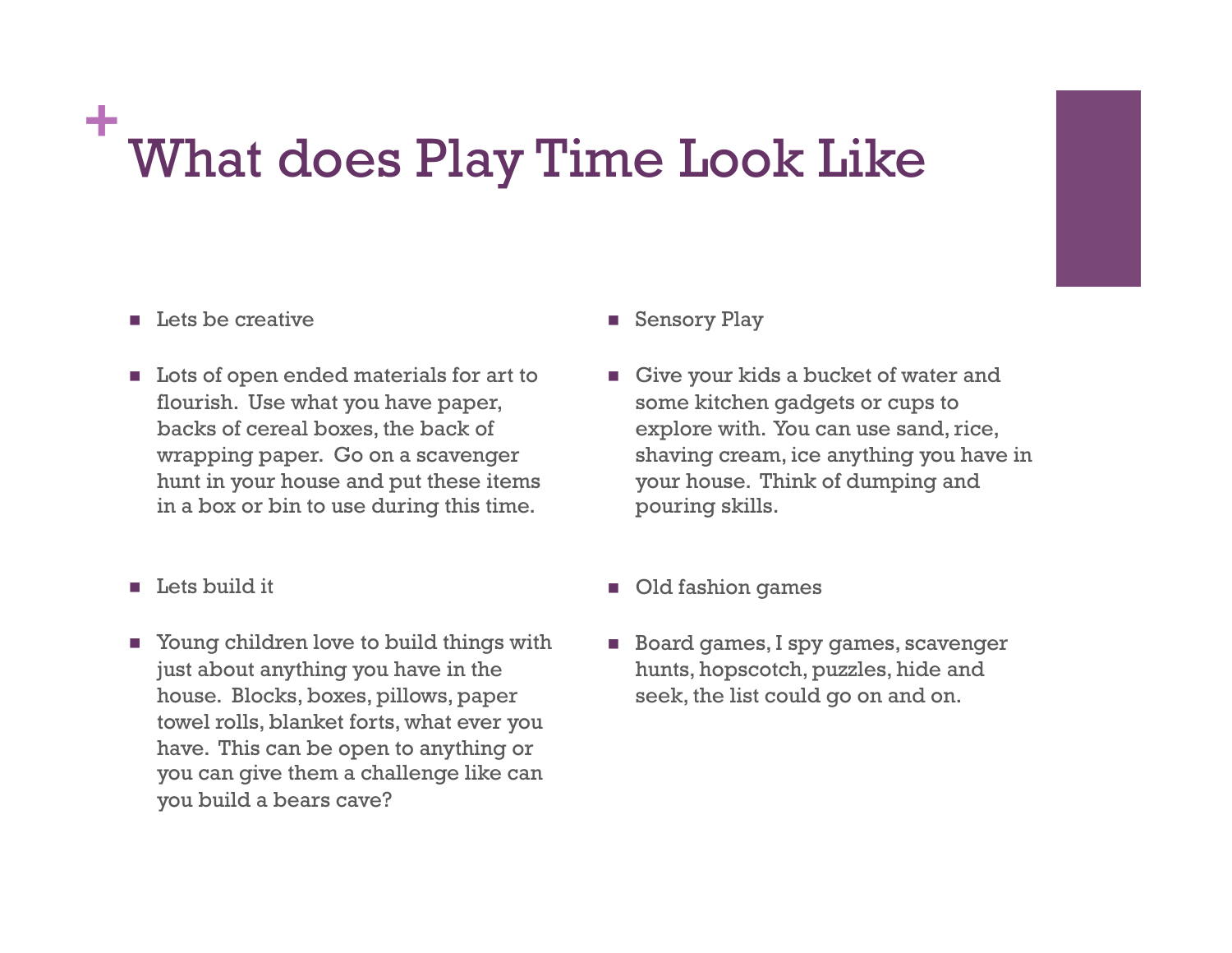# **+** Structured Learning

- $\blacksquare$  Aim for 10 minute activities that could grow to a max of 15 minutes. Try to have a few options. Aim for 2ish Activities
- $\blacksquare$  These are activities that if you don't teach it, its hard for children to naturally acquire them.
- This should be play based and fun activities. Teaching numbers 1-10 should not be drill and skill, they should be through fun games.
- $\blacksquare$  Check out our website here for some ideas of things we are currently doing.
- Watertown Public Schools Early Childhood Center's Activity Grid.
- https://docs.google.com/document/  $d/$ 1ZeaNY5GSmxYdQaJld-8jdrDRXi2Jb qrknbC0YGzEe-s/edit
- n **Coordinated Family and Community Engagement (CFCE) Serving Watertown & Belmont Families -** Stay School Units
- n https:// wpsearlychildhoodcommunity.weebl y.com/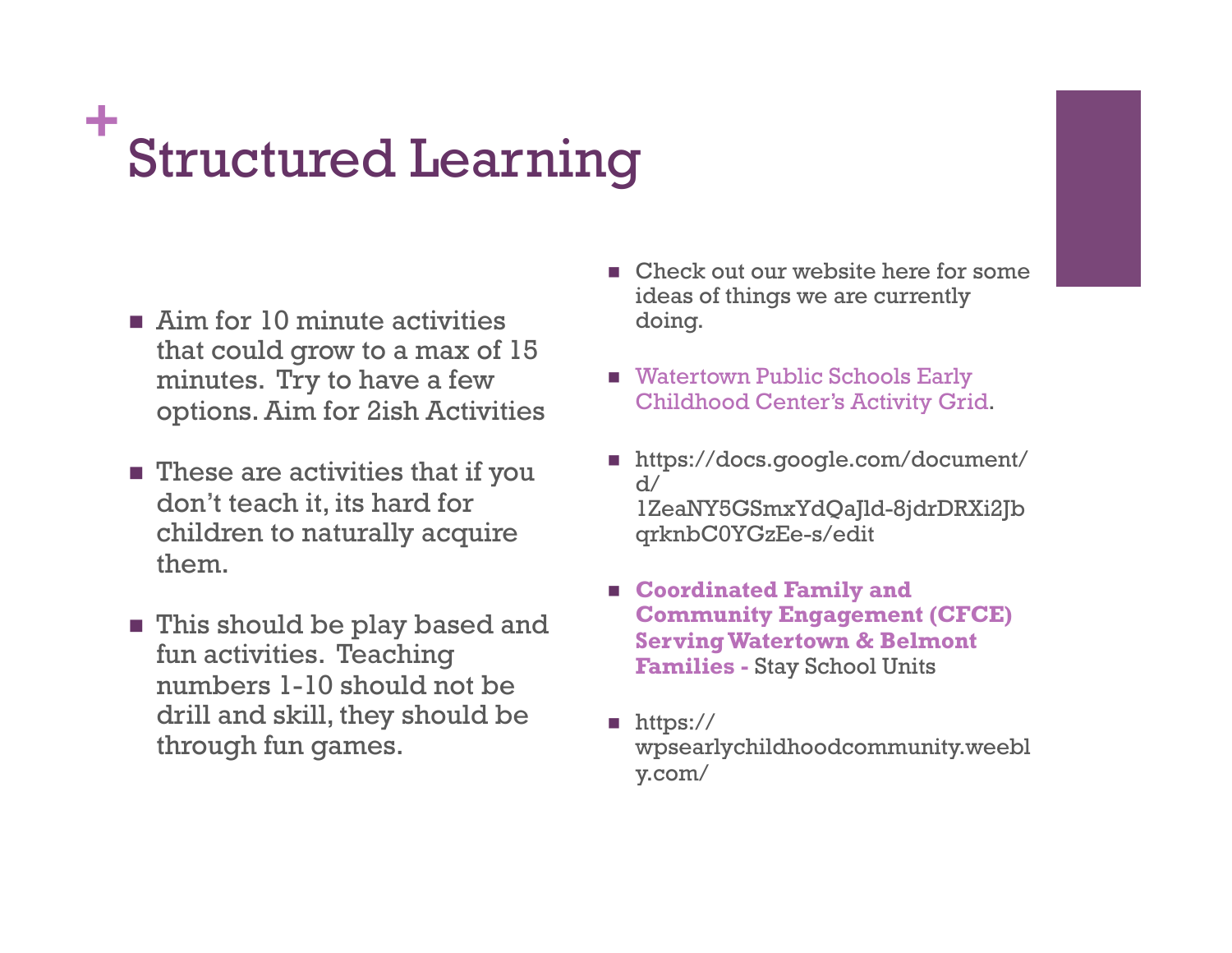# **+** Physical Activity

- Get moving inside or Outside in your yard. So get outside, safely, when you can .
- Young children need to move, help them do it productively.
- **n** Structured
- You can takes walks, go on a scavenger hunt, play tag, baseball, soccer, basketball, anything with a ball.
- **n** Unstructured
- **n** Running around the yard, starting up at the clouds, putting out toys and letting them decide what to do.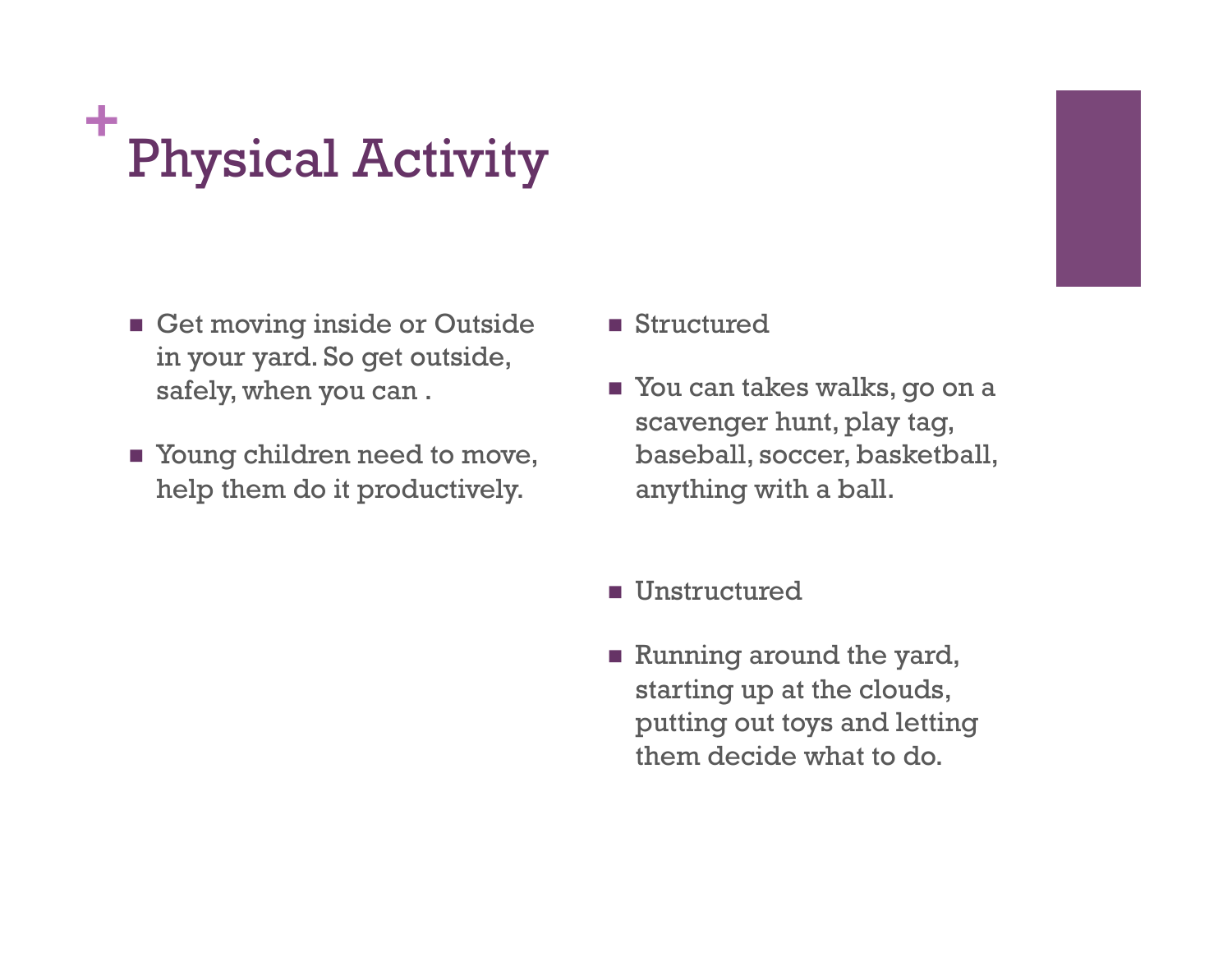Helping your child understand your daily schedule

**+**

What are we doing today? What are we playing with next?

If you want to minimize these questions, you need a daily schedule.

Explain to your child how to "read" the schedule. You are going to look at books for 15 minutes, then I will read with you.

Remember to think about what parts of your day flexible and which parts are not when building your child's schedule.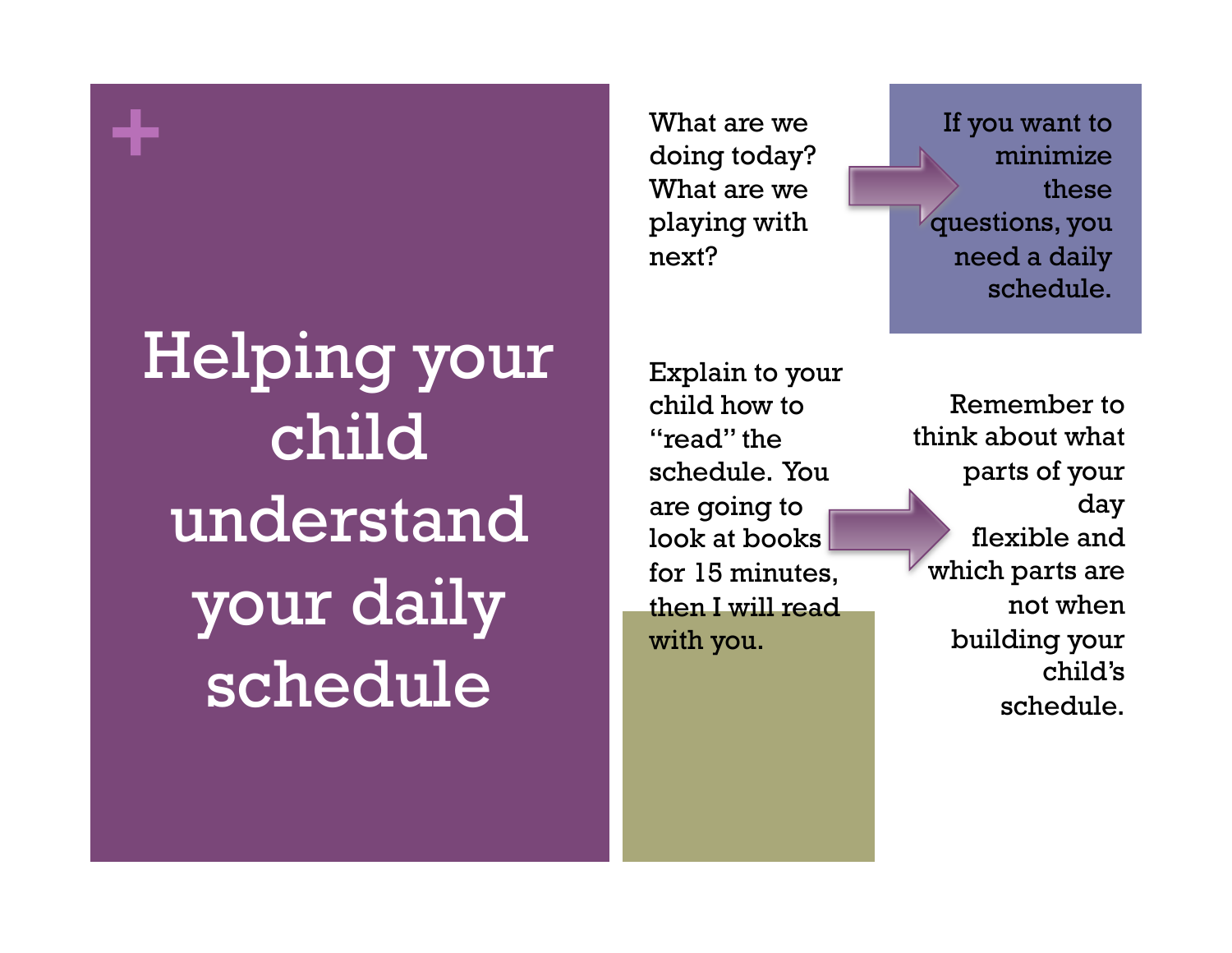#### **+** Sample Toddler Visual Schedule

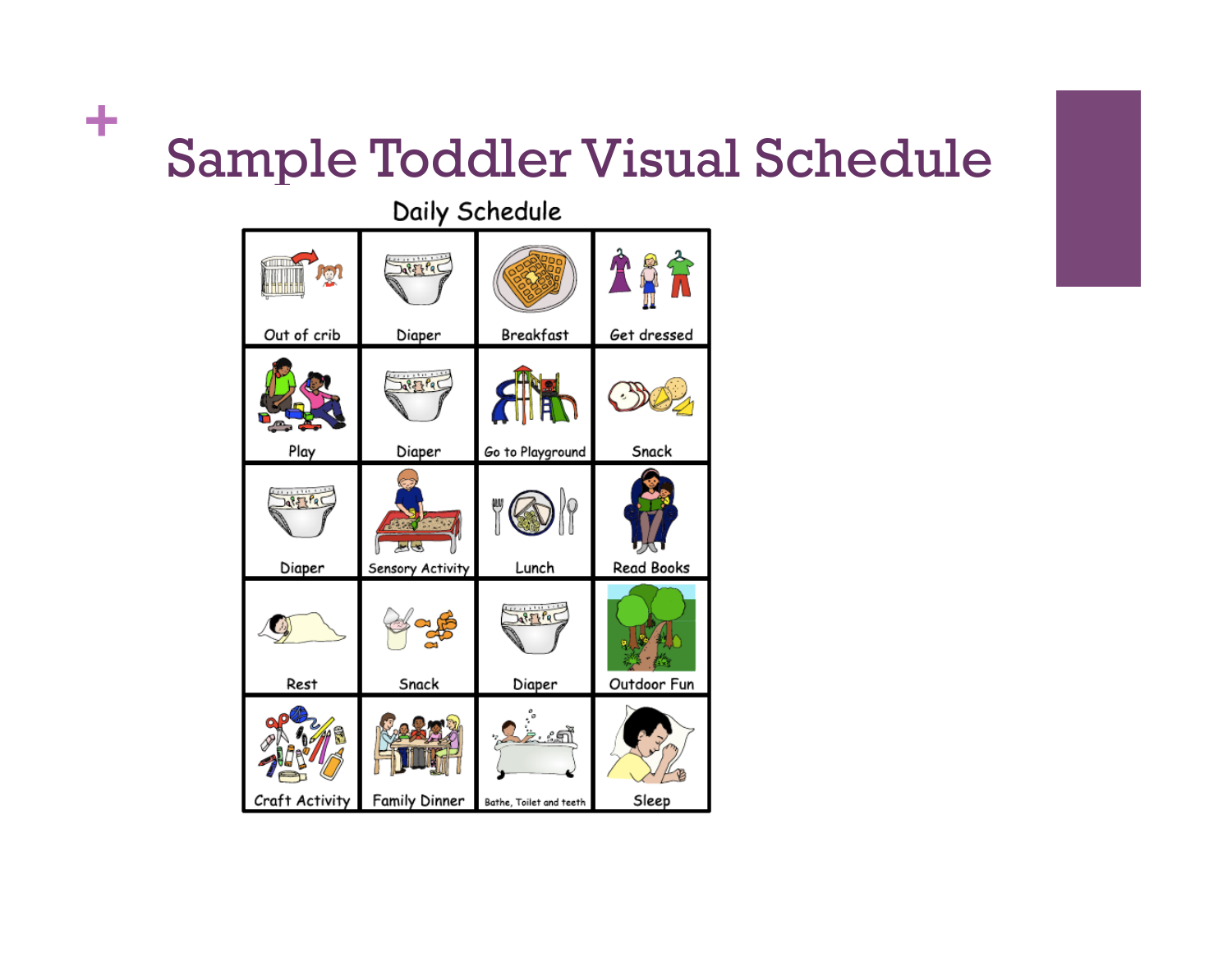#### **+** Sample Preschool Visual Schedule

 $\sim$   $\cdot$ 

| Daily Schedule   |                               |                         |              |
|------------------|-------------------------------|-------------------------|--------------|
|                  |                               |                         | ê  î         |
| Wake up          | Toilet and teeth              | <b>Breakfast</b>        | Get dressed  |
|                  |                               | תווו                    |              |
| Play             | Bathroom (toilet & hand wash) | Go to Playground        | Snack        |
|                  |                               |                         |              |
| Sensory Activity | Bathroom                      | Lunch                   | Read         |
|                  |                               |                         |              |
| Rest/Nap         | Bathroom                      | Snack                   | Outdoor Fun  |
|                  |                               | ැසු                     |              |
| Family Dinner    | Craft Activity                | Bathe, Toilet and teeth | <b>Sleep</b> |

 $\mathbf{r}$ 

 $\sim$   $\blacksquare$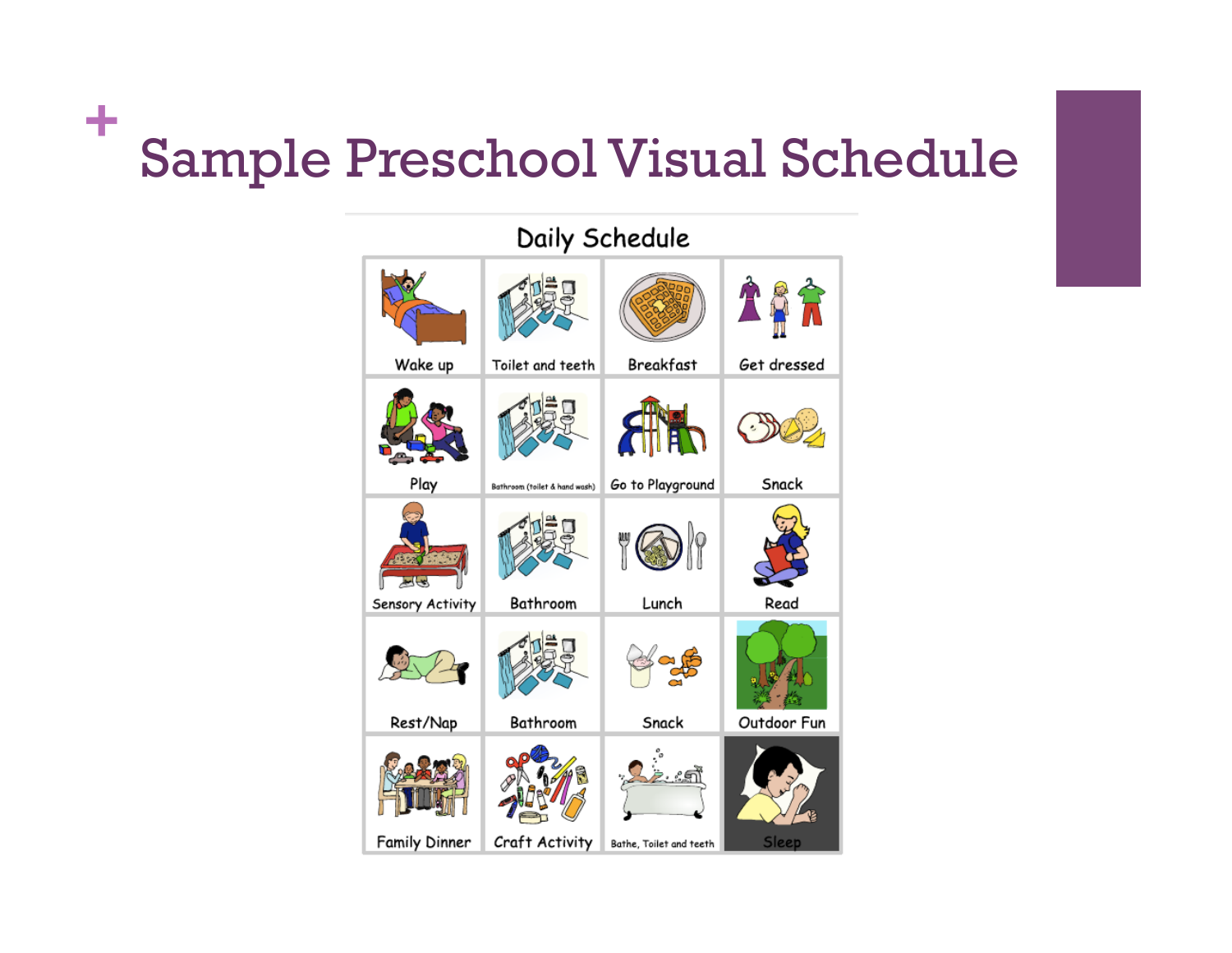#### **+** FIRST THEN LAST BOARD

You cut the pictures out and move them throughout the day.